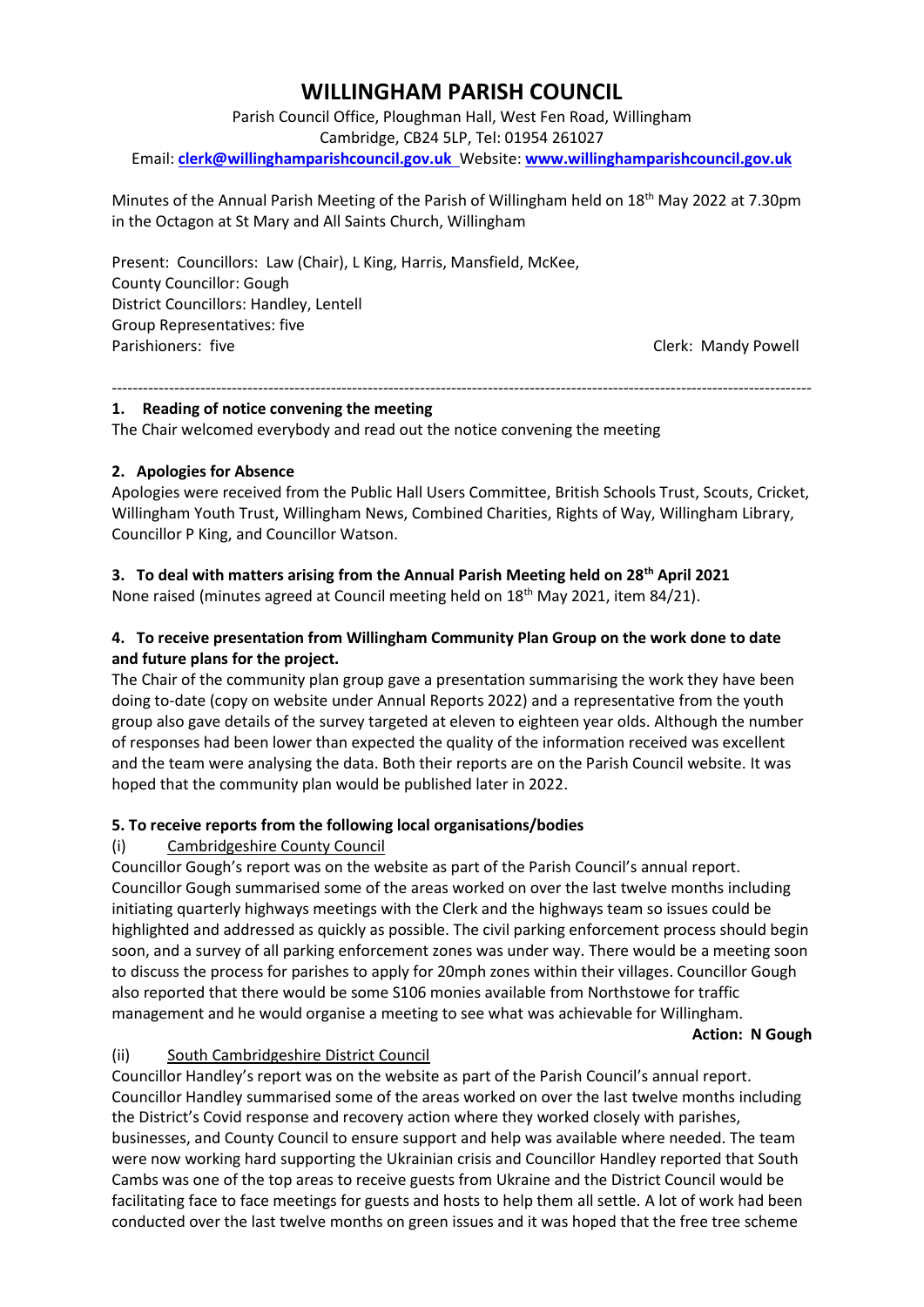would continue. With regards to the lack of audited accounts for the last few years, Councillor Handley reported that the systems were now working as they should, and it was hoped this issue would be resolved within the next year. Councillor Handley welcomed Willingham's new District Councillor, Dan Lentell to the team.

## **6. To receive presentation of accounts and/or annual reports from the following village bodies**

The Clerk notified the meeting that all reports received from the various groups had been posted on the Parish Council website.

## CAMSAR

The representative from CAMSAR thanked the Council for their donation explaining that it had gone towards the purchase of a mobile defibrillator. He reported that the team was made up of sixty trained volunteers who collaborate with the police in the search for missing vulnerable people.

## Cambridgeshire Police

Not present and no report provided. The Chair confirmed that our previous local officer Thomas Baugh had been moved on to a new area and Constable Chris Smitt would now be covering Willingham.

## Willingham Youth Trust

Not present, report on the website. The Clerk reported that the group was back up running again, and numbers were good. The Club had a waiting list and was running groups on alternate weeks to provide as many places as possible.

## Willingham Parish Council

Report on the Council website. The Chair summarised some of the areas that the Council had been working on including work to reduce the Council's environmental impact such as new infra heating in the Ploughman Hall (with the help of South Cambs Zero Carbon grant); hedging planted on both the Barton Field and Meadow Road sites; additional trees planted; flower tubs around the village; lighting replaced in the pavilion to LED and this year's project would be wild flower planting along the QEII Field edge. It was hoped that the footpath to the orchard would soon be in place as well as the work on Station Road following the successful minor highways improvement bid.

#### Willingham Action Group (WAG)

A member of WAG reported that the team continue to work for the parish and during the last twelve months have focussed on environmental initiatives including holding a repair café and a plastic free picnic. It is hoped that the community plan work would result in new members joining and revitalising WAG. The Chair thanked WAG for all the work they have done and continue to do for the village.

# Willingham Combined Charity

Not present, report on Council website. The Chair reported that all seven bungalows are occupied. Both allotments sites are being fully utilised and there is a beehive on one of the sites.

#### Willingham British School Trust

Not present, report on Council website. Institutional grants had been made to Cottenham Village College, Willingham Primary School and Willingham Youth Trust and individual awards had been given to undergraduates studying Law, Theology and Nursing.

#### Public Hall Users Committee

Not Present, report on Council website. The Chair reported that the hall is predominantly used by the Scout group and requires a lot of maintenance/upgrading which was being looked at.